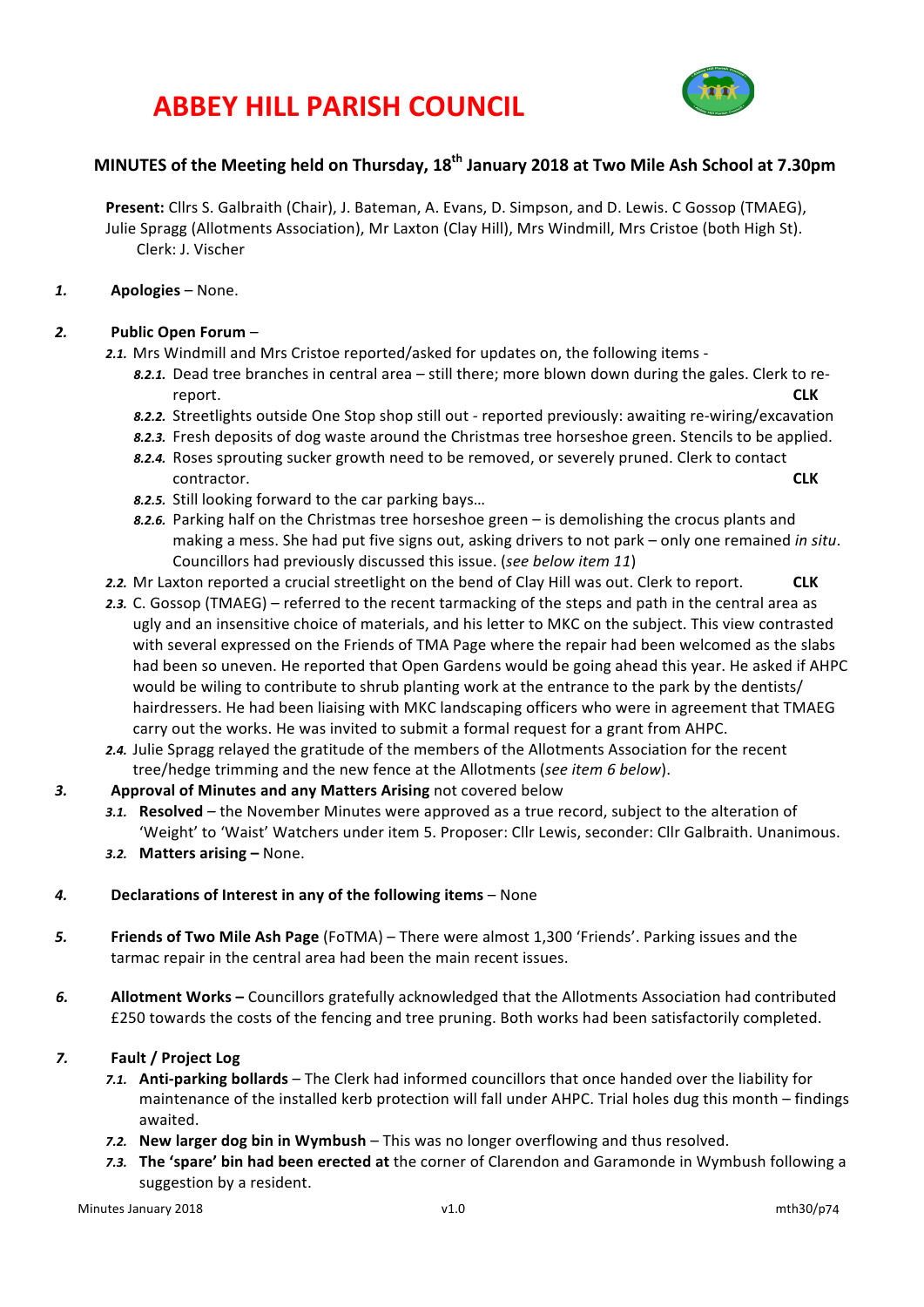# **ABBEY HILL PARISH COUNCIL**



7.4. Several new 'faults' items were added to the Log.

#### *8.* **Finance**

8.1. Payments for authorisation & balance – since November meeting

P in P payment (resulting from failed online transfer) - £300.00; Clerk's December salary - £573.60; HMRC (PAYE  $3^{rd}$  Qtr.) - £113.43; Room hire (autumn term) - £85.00; Clerk's January salary - £473.16; administration expenses (Dec & Jan) - £51.80; Dog/rubbish Bin emptying (annual) - £1,784.64; Tree Pruning (allotments) - £500.00; MKC (Kerb bollards trial holes) - £210.00; new fence (allotments) - £3,094.00. **Balance** - Available funds £41,903.

- 8.2. **Budget & Precept approval** It was agreed to increase the Revenue budget by approximately 3% and to add £15,000 to the proposed Capital budget - £5,000 more towards the Post & Rail project, and £10,000 to establish a fund for potential devolved services in 2020. Proposer: Cllr Lewis, seconder: Cllr Galbraith. Unanimous.
	- **8.2.1. Clerk's salary increase** The above included an additional 'Spine Point' (agreed national salary) increase, equivalent to 41p per hour from the beginning of the next financial year. Proposer: Cllr Lewis, seconder: Cllr Simpson. Unanimous.
	- 8.2.2. Devolved Services 'expression of interest' Councillors agreed to this on the basis that in this way they would be informed of costs, provided with maps and kept abreast of developments.
	- 8.2.3. Precept Councillors agreed an increase in precept equivalent to approx. £10 per Band D property, bringing it up to approx.  $£30 - a$  precept of  $£43,500$ . Proposer: Cllr Lewis, seconder: Cllr Galbraith. Unanimous.
- 8.3. Councillors requested that the Clerk research Allotments expenditure 'as far back as possible'. CLK

### *9.* **Planning Applications**

### *9.1. Previous (for update)*

16/03312/FUL 3 Cherleton Two Mile Ash Demolition of detached garage, erection of a two storey side and rear extension, and single storey rear extension. Awaiting Decision

**17/01761/FUL** Land East of Optima 130 Garamonde Drive Wymbush, Erection of a single commercial unit of 1,860sqm GEA for B2 (general industrial) and B8 (storage & distribution) and associated car parking and landscape planting. Permitted

17/02577/FUL 10 Burewelle Two Mile Ash Build over rear first floor extension. Permitted 17/02671/FUL 14 Fairways Two Mile Ash First floor extension and part garage conversion. Permitted **17/02686/FUL** 1 Fairways Pitfield Kiln Farm, Change of use of part of existing office (use class B1) to a gym (use class D2). *Permitted*

**17/02687/ADV** 1 Fairways Pitfield Kiln Farm, Advertisement consent for the proposed installation of 2 x internally illuminated fascia signs, illuminated LED strip, 2 x totem signs and internal window vinyls. *Permitted*

**17/02824/FUL** 54 Clay Hill Two Mile Ash, Two storey rear and first floor side extensions. *Permitted* 17/02935/FUL, 1 Shorham Rise Two Mile Ash, Two storey rear extension and first floor side extension over garage. *Permitted*

**17/03136/FUL** At: 18 The High Street Creation of First Floor and single storey rear

extension(resubmission)

At: 18 The High Street. *Pending* 

17/03118/FUL 12 Kepwick, Side & Rear Extension Single Storey Extension,. *Pending* 

17/03165/FUL 24 Fairways Two Mile Ash Single storey rear/side extension and partial garage conversion. *Permitted*

#### *8.2. New –*

**17/03288/CLUP** 26 Downland Two Mile Ash, Certificate of lawfulness for proposed garage conversion. *(for information only)*

17/03319/FUL 21 Church Hill Two Mile Ash, ERECTION OF TWO STOREY SIDE EXTENSION AND EXTENSION OF EXISTING VEHICLE CROSS OVER. No objections.

Minutes January 2018 **v1.0** v1.0 v1.0 mth30/p75